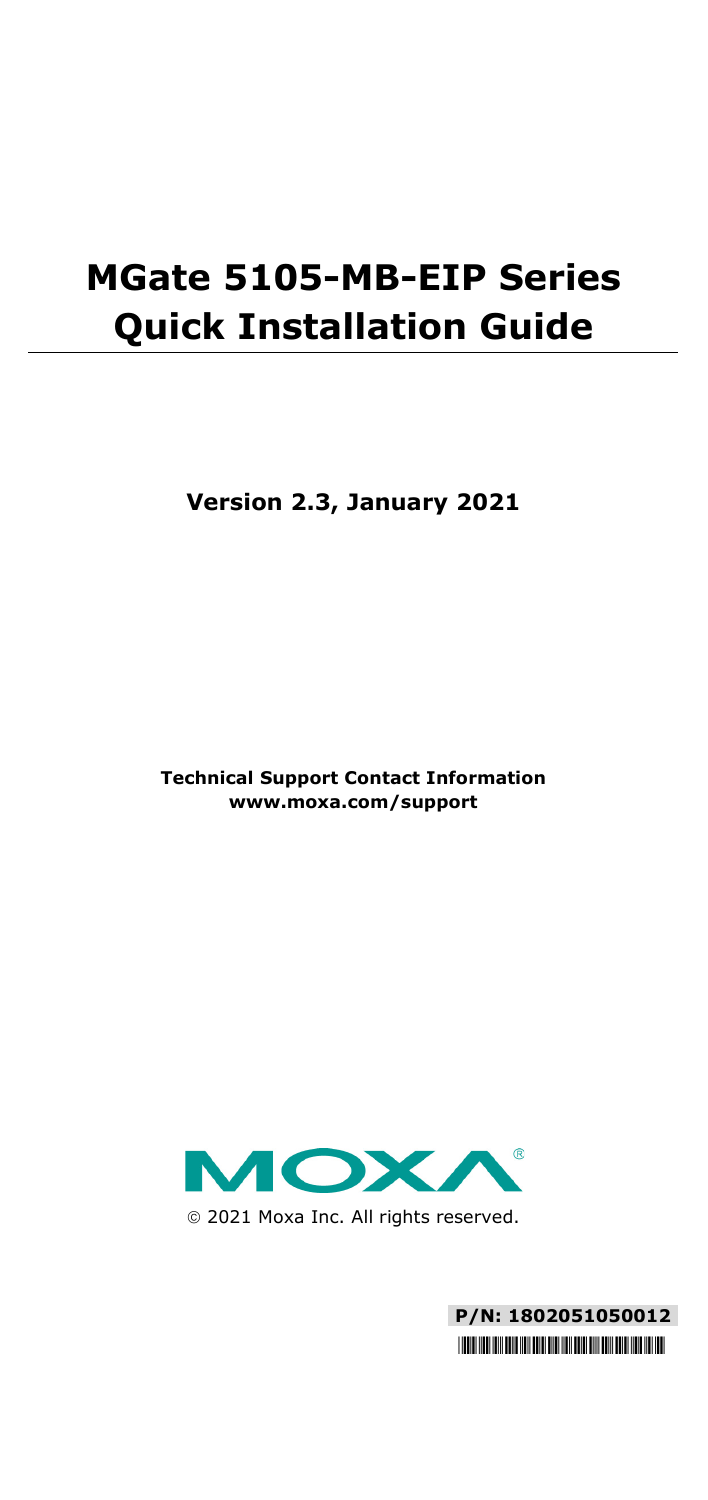### **Overview**

The MGate 5105-MB-EIP is an industrial Ethernet gateway for Modbus RTU/ASCII/TCP and EtherNet/IP network communications.

### **Package Checklist**

Before installing the MGate 5105-MB-EIP, verify that the package contains the following items:

- 1 MGate 5105-MB-EIP gateway
- 1 serial cable: CBL-RJ45F9-150
- Quick installation guide (printed)
- Warranty card

*Please notify your sales representative if any of the above items are missing or damaged.*

#### **Optional Accessories (can be purchased separately)**

- **CBL-F9M9-150:** DB9 female to DB9 male serial cable, 150 cm
- **CBL-F9M9-20:** DB9 female to DB9 male serial cable, 20 cm
- **CBL-RJ45SF9-150:** RJ45 to DB9 female serial shielded cable, 150 cm
- **ADP-RJ458P-DB9F:** DB9 female to RJ45 connector
- **A-ADP-RJ458P-DB9F-ABC01:** DB9 female to RJ45 connector
- **Mini DB9F-to-TB:** DB9 female to terminal block connector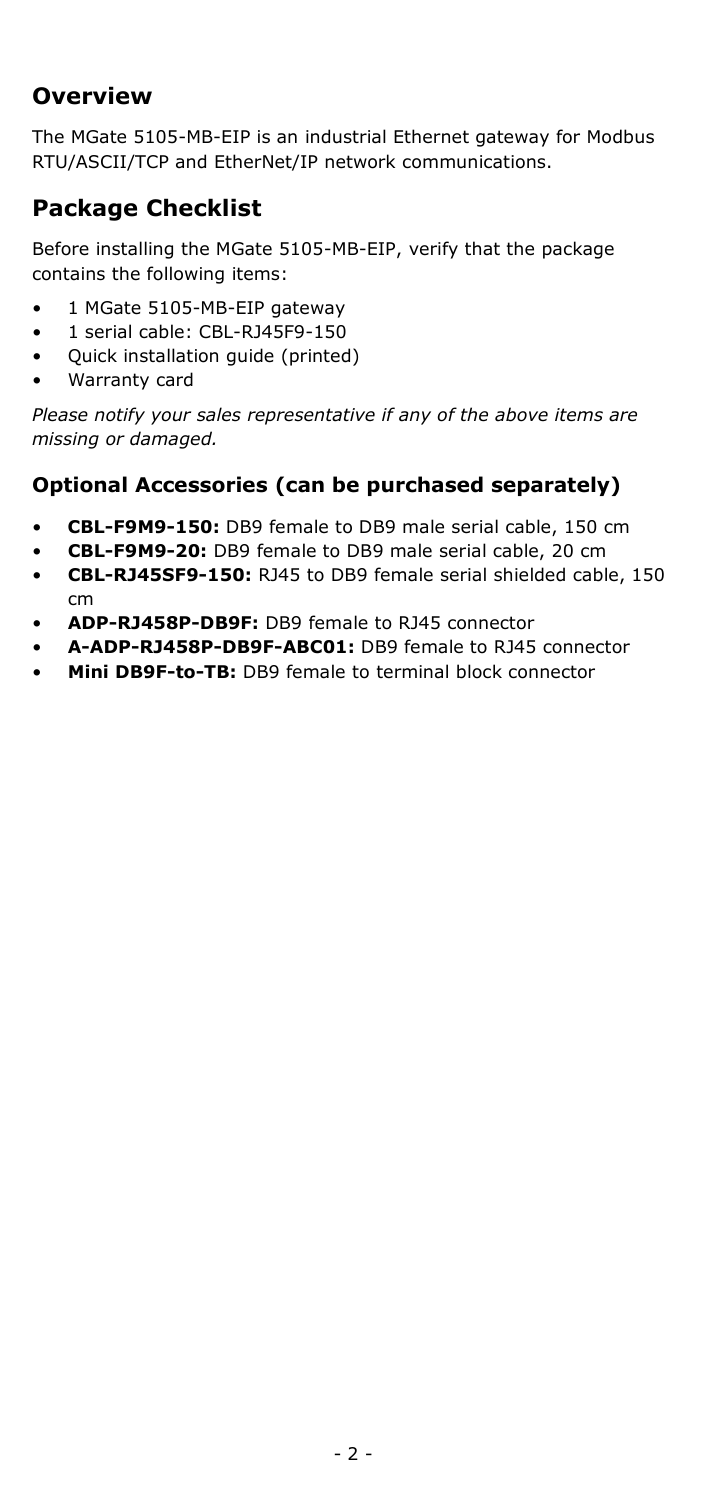### **Hardware Introduction**

### **LED Indicators**

| LED       | Color | <b>Description</b>                                 |  |  |  |
|-----------|-------|----------------------------------------------------|--|--|--|
| Ready     | Off   | Power is off or a fault condition exists           |  |  |  |
|           | Green | Steady: Power is on, and the MGate is functioning  |  |  |  |
|           |       | normally                                           |  |  |  |
|           |       | Blinking: The MGate has been located by the        |  |  |  |
|           |       | MGate Manager's Location function                  |  |  |  |
|           | Red   | Steady: Power is on, and the MGate is booting up   |  |  |  |
|           |       | Blinking slowly: Indicates an IP conflict, or the  |  |  |  |
|           |       | DHCP or BOOTP server is not responding properly    |  |  |  |
|           |       | Flashing quickly: microSD card failed              |  |  |  |
|           | Off   | No I/O data is exchanged                           |  |  |  |
| EIP       | Green | Steady: I/O data is exchanged with all devices     |  |  |  |
| (Scanner) |       | Blinking: I/O data is exchanged with at least one  |  |  |  |
|           |       | device (not all configured devices can             |  |  |  |
|           |       | communicate with gateway)                          |  |  |  |
|           | Off   | No I/O data is exchanged                           |  |  |  |
| EIP       | Green | Steady: I/O data is exchanged with all devices     |  |  |  |
| (Adapter) |       | Blinking: I/O data is exchanged with at least one  |  |  |  |
|           |       | device (not all configured devices can             |  |  |  |
|           |       | communicate with gateway)                          |  |  |  |
|           | Off   | No communication with Modbus device                |  |  |  |
|           | Green | Modbus communication in progress                   |  |  |  |
|           | Red   | Communication error                                |  |  |  |
|           |       | When MGate 5105 acts as Master:                    |  |  |  |
|           |       | Slave device returned an error (exception)<br>1.   |  |  |  |
|           |       | 2.<br>Received frame error (parity error, checksum |  |  |  |
|           |       | error)                                             |  |  |  |
| МB        |       | 3.<br>Timeout (slave device no response)           |  |  |  |
|           |       | When MGate 5105 acts as Slave:                     |  |  |  |
|           |       | 1.<br>Received invalid function code               |  |  |  |
|           |       | 2.<br>Master accessed invalid register address or  |  |  |  |
|           |       | coil addresses                                     |  |  |  |
|           |       | 3.<br>Received frame error (parity error, checksum |  |  |  |
|           |       | error)                                             |  |  |  |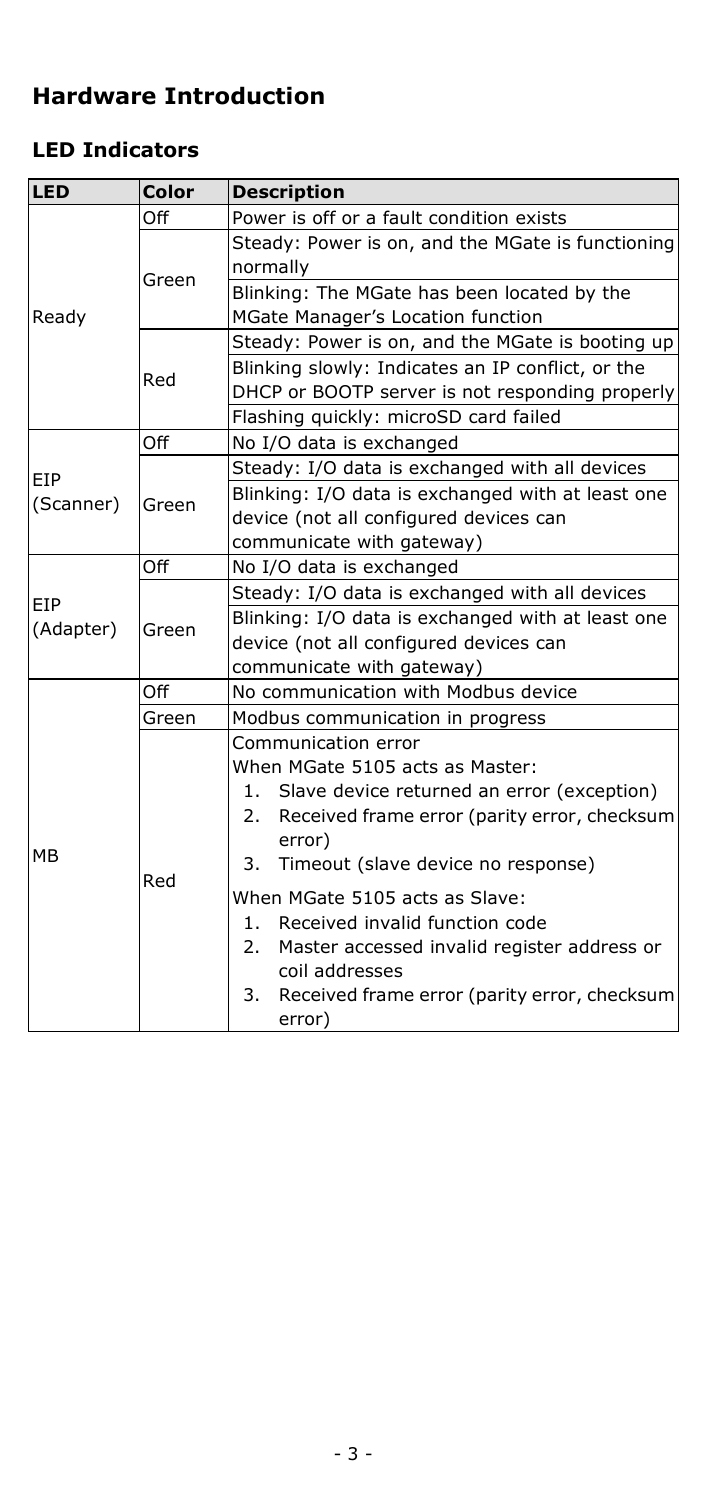#### **Dimensions**



#### **Reset Button**

Restore the MGate to factory default settings by using a pointed object (such as a straightened paper clip) to hold the reset button down until the Ready LED stops blinking (approx. five seconds).

#### **Pull-high, Pull-low, and Terminator for RS-485**

Remove the MGate 5105-MB-EIP's top cover and you will find DIP switches to adjust each serial port's pull-high resistor, pull-low resistor, and terminator.



| <b>SW</b> | Pull-high<br>resistor | Pull-low<br>resistor  | Terminator   |  |
|-----------|-----------------------|-----------------------|--------------|--|
| ON        | 1 k $\Omega$          | $1 \; \text{k}\Omega$ | $120 \Omega$ |  |
| OFF       | 150 kΩ*               | 150 kΩ*               | -∗           |  |
| *Default  |                       |                       |              |  |

#### \*Default

#### **Hardware Installation Procedure**

- 1. Connect the power adapter. Connect the 12-48 VDC power line or DIN-rail power supply to the MGate 5105-MB-EIP device's terminal block.
- 2. Use a Modbus serial cable to connect the MGate to a Modbus slave device.
- 3. Use an Ethernet cable to connect the MGate to the EtherNet/IP controller.
- 4. The MGate 5105-MB-EIP is designed to be attached to a DIN rail or mounted on a wall. For DIN-rail mounting, push down the spring and properly attach it to the DIN rail until it "snaps" into place. For wall mounting, install the wall-mount kit (optional) first and then screw the device onto the wall.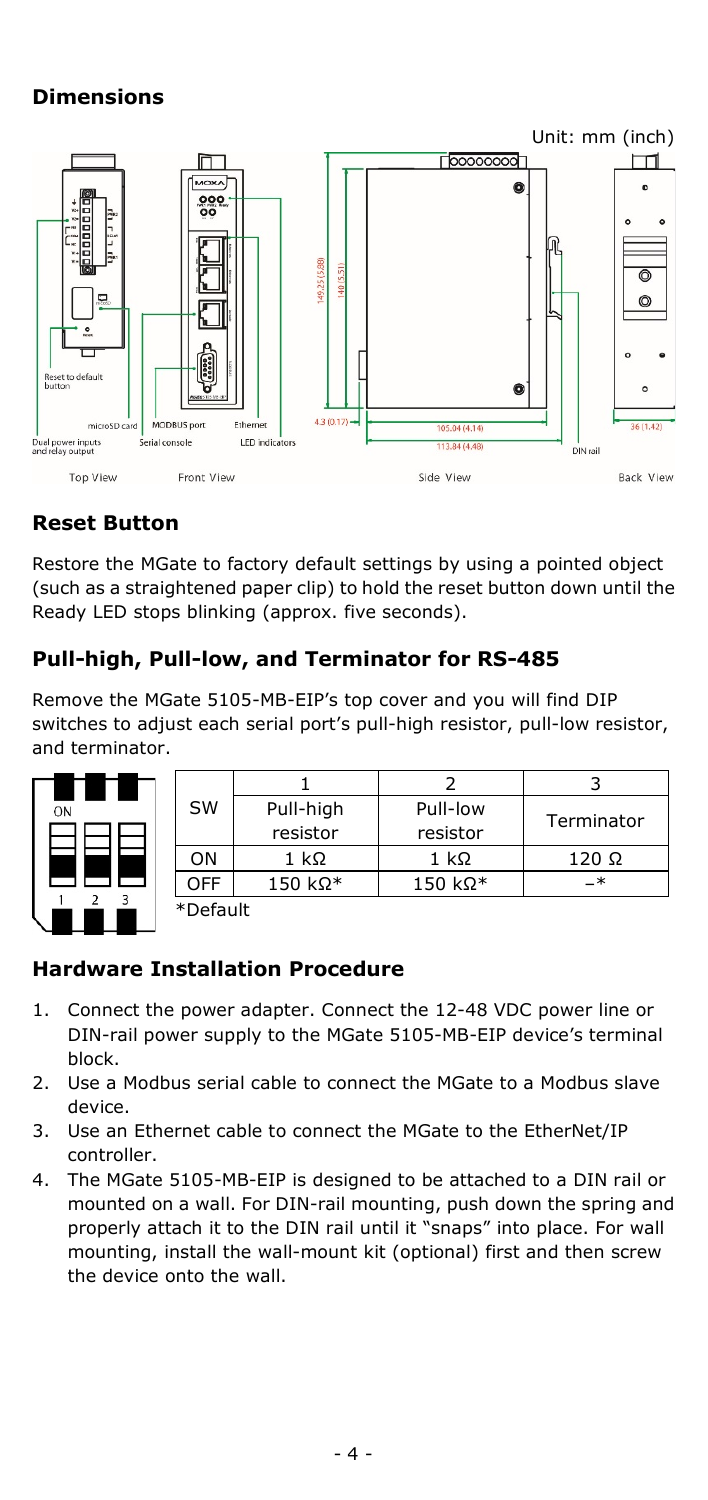The following figure illustrates the two mounting options:

Wall-Mount Installation

**DIN-Rail Installation** 



### **Software Installation Information**

Please download the user's manual and Device Search Utility (DSU) from Moxa's website[: www.moxa.com](file://moxa.com/mhqfs/MKT/MKT_Cloud/Global_Marketing/Writer/Manuals/MGate_5105-MB-EIP/3---QIG/www.moxa.com)

Refer to the user's manual for additional details on using the DSU. The MGate 5105-MB-EIP also supports login via a web browser.

Default IP address: **192.168.127.254**  Default account: **admin**  Default password: **moxa**

### **Pin Assignments**

#### **Modbus Serial Port (Male DB9)**

| Pin | <b>RS-232</b> | <b>RS-422/</b><br>RS-485 (4W) | RS-485 (2W) |
|-----|---------------|-------------------------------|-------------|
| 1   | <b>DCD</b>    | $TxD-(A)$                     |             |
| 2   | <b>RXD</b>    | $TxD+(B)$                     |             |
| 3   | <b>TXD</b>    | $RxD+(B)$                     | $Data+(B)$  |
| 4   | <b>DTR</b>    | $RxD-(A)$                     | Data-(A)    |
| 5   | <b>GND</b>    | <b>GND</b>                    | <b>GND</b>  |
| 6   | <b>DSR</b>    |                               |             |
| 7   | RTS           |                               |             |
| 8   | <b>CTS</b>    |                               |             |
| q   |               |                               |             |



#### **Ethernet Port (RJ45)**

| Pin | Signal |
|-----|--------|
|     | Tx+    |
| 2   | Tx-    |
| ্ব  | $Rx+$  |
| հ   | Rx-    |

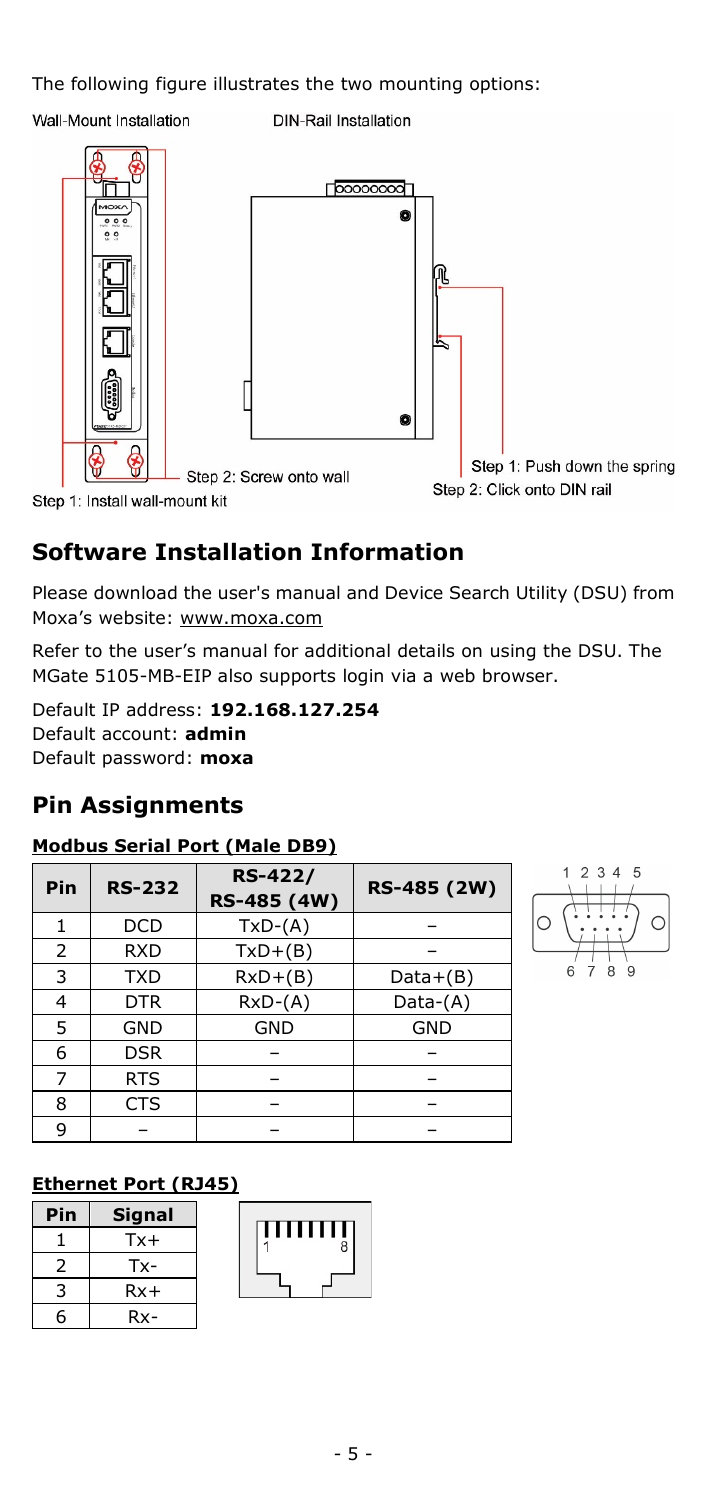#### **Power Input and Relay Output Pinouts**



|                    | $V2+$       | $V2-$                          |      |        |      | $V1+$                          | V1-         |
|--------------------|-------------|--------------------------------|------|--------|------|--------------------------------|-------------|
| Shielded<br>Ground | DC<br>Power | DC<br>Power<br>Input 2 Input 2 | N.O. | Common | N.C. | DC<br>Power<br>Input 1 Input 1 | DC<br>Power |

### **Specifications**

| <b>Power Requirements</b> |                                                                                              |  |  |
|---------------------------|----------------------------------------------------------------------------------------------|--|--|
| Power Input               | 12 to 48 VDC                                                                                 |  |  |
| Power Consumption         | 455 mA max.                                                                                  |  |  |
| Operating Temperature     | Standard models: 0 to 60°C (32 to 140°F)<br>Wide temp. models: -40 to 75°C (-40 to<br>167°F) |  |  |
| Ambient Relative Humidity | 5 to 95% RH                                                                                  |  |  |
| Dimensions                | 36 x 105 x 140 mm (1.42 x 4.13 x 5.51 in)                                                    |  |  |
| <b>Reliability</b>        |                                                                                              |  |  |
| <b>Alert Tools</b>        | Built-in buzzer and RTC                                                                      |  |  |
| <b>MTBF</b>               | 1,140,815 hrs.                                                                               |  |  |



- 1. DEMKO Certification number: 13 ATEX 1307610X IEC Certification Number: IECEx UL 13.0051X;
- 2. Ambient Temperature Range: 0°C to 60°C (for models without the suffix –T) -40°C to 75°C (for models with suffix –T only)
- 3. Certification String: Ex nA nC IIC T3 Gc
- 4. Standards Covered: EN 60079-0:2013+A11/IEC 60079-0 6th Ed. AND EN 60079-15:2010/IEC 60079-15 4th Ed.
- 5. The conditions of safe usage:
	- a. The Ethernet Communications Devices are intended for mounting in a tool-accessible IP54 enclosure and used in an area of not more than pollution degree 2 as defined by IEC/EN 60664-1.
	- b. Conductors suitable for use in an ambient temperature greater than 86°C must be used for the power supply terminal.
	- c. A 4mm2 conductor must be used when a connection to the external grounding screw is utilized.
	- d. Provisions shall be made, either in the equipment or external to the equipment, to prevent the peak-rated voltage being exceeded by transient disturbances of more than 140% of the peak-rated voltage.

Terminal block (plug matched with socket): rated at 300 V, 15 A, 105°C, 12-28 AWG (0.0804 mm2 to 3.31 mm2) wire size, torque value 4.5 lb-in (0.509 N-m). The input terminal cable size: 14 AWG (2.1 mm²).